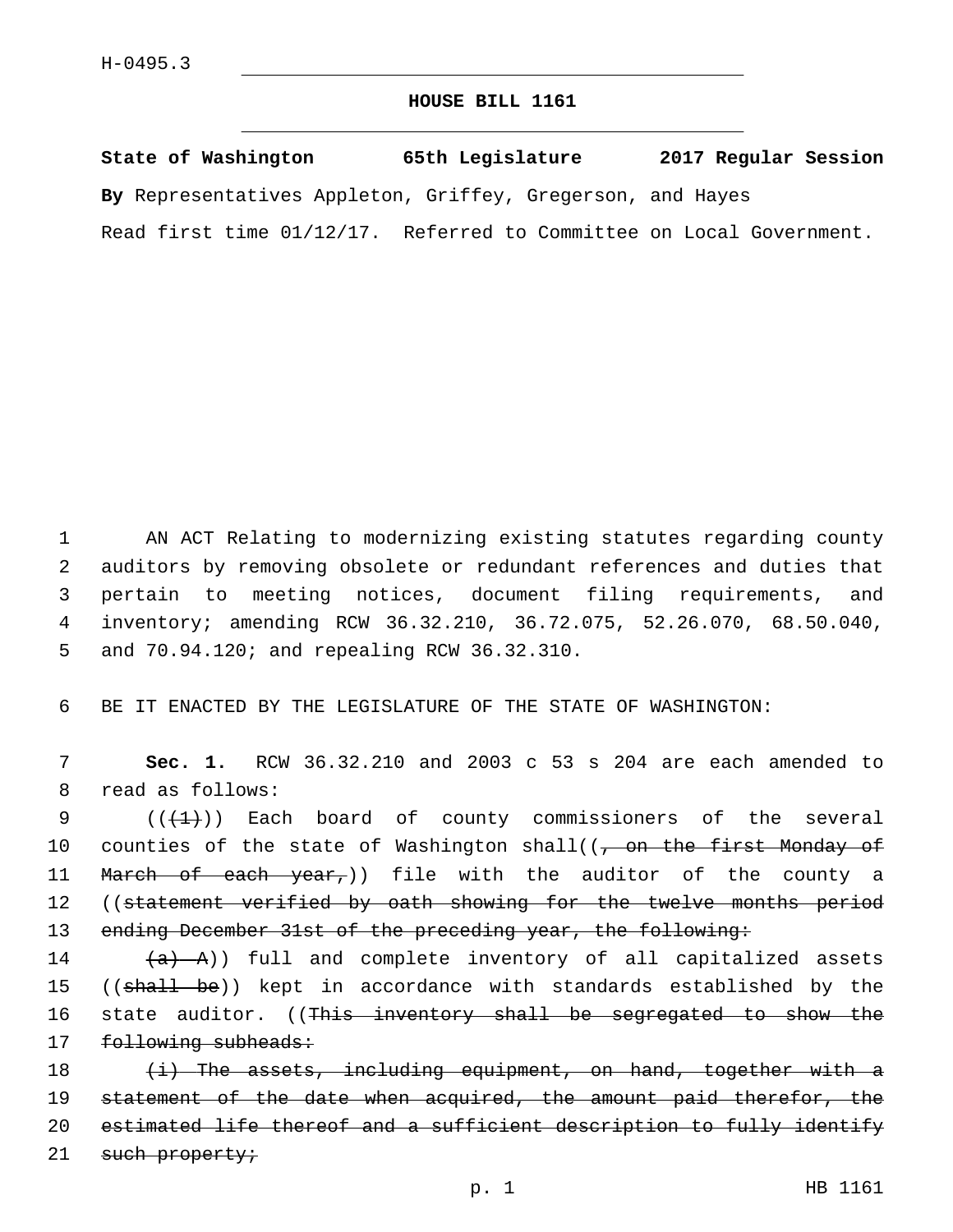1 (ii) All equipment of every kind or nature sold or disposed of in 2 any manner during such preceding twelve months period, together with 3 the name of the purchaser, the amount paid therefor, whether or not 4 the same was sold at public or private sale, the reason for such 5 disposal and a sufficient description to fully identify the same; and 6 (iii) All the equipment purchased during the period, together 7 with the date of purchase, the amount paid therefor, whether or not 8 the same was bought under competitive bidding, the price paid 9 therefor and the probable life thereof, the reason for making the

10 purchase and a sufficient description to fully identify such 11 property; and

12 (b) The person to whom such money or any part thereof was paid 13 and why so paid and the date of such payment.

14 (2) Inventories shall be filed with the county auditor as a 15 public record and shall be open to the inspection of the public.

16 (3) Any county commissioner failing to file such statement or 17 willfully making any false or incorrect statement therein or aiding 18 or abetting in the making of any false or incorrect statement is 19 quilty of a gross misdemeanor.

20 (4) It is the duty of the prosecuting attorney of each county to 21 within three days from the calling to his or her attention of any 22 violation to institute proceedings against such offending official 23 and in addition thereto to prosecute appropriate action to remove 24 such commissioner from office.

25 (5) Any taxpayer of such county is hereby authorized to institute 26 the action in conjunction with or independent of the action of the 27 prosecuting attorney.))

28 NEW SECTION. **Sec. 2.** RCW 36.32.310 (Compensation for extra 29 services) and 2009 c 549 s 4067 & 1963 c 4 s 36.32.310 are each 30 repealed.

31 **Sec. 3.** RCW 36.72.075 and 1977 c 34 s 2 are each amended to read 32 as follows:

 At its first April meeting, the county legislative authority shall let a contract to a legal newspaper qualified under this section to serve as the official county newspaper for the term of one year beginning on the first day of July following. If there be at least one legal newspaper published in the county, the contract shall be let to a legal newspaper published in the county. If there be no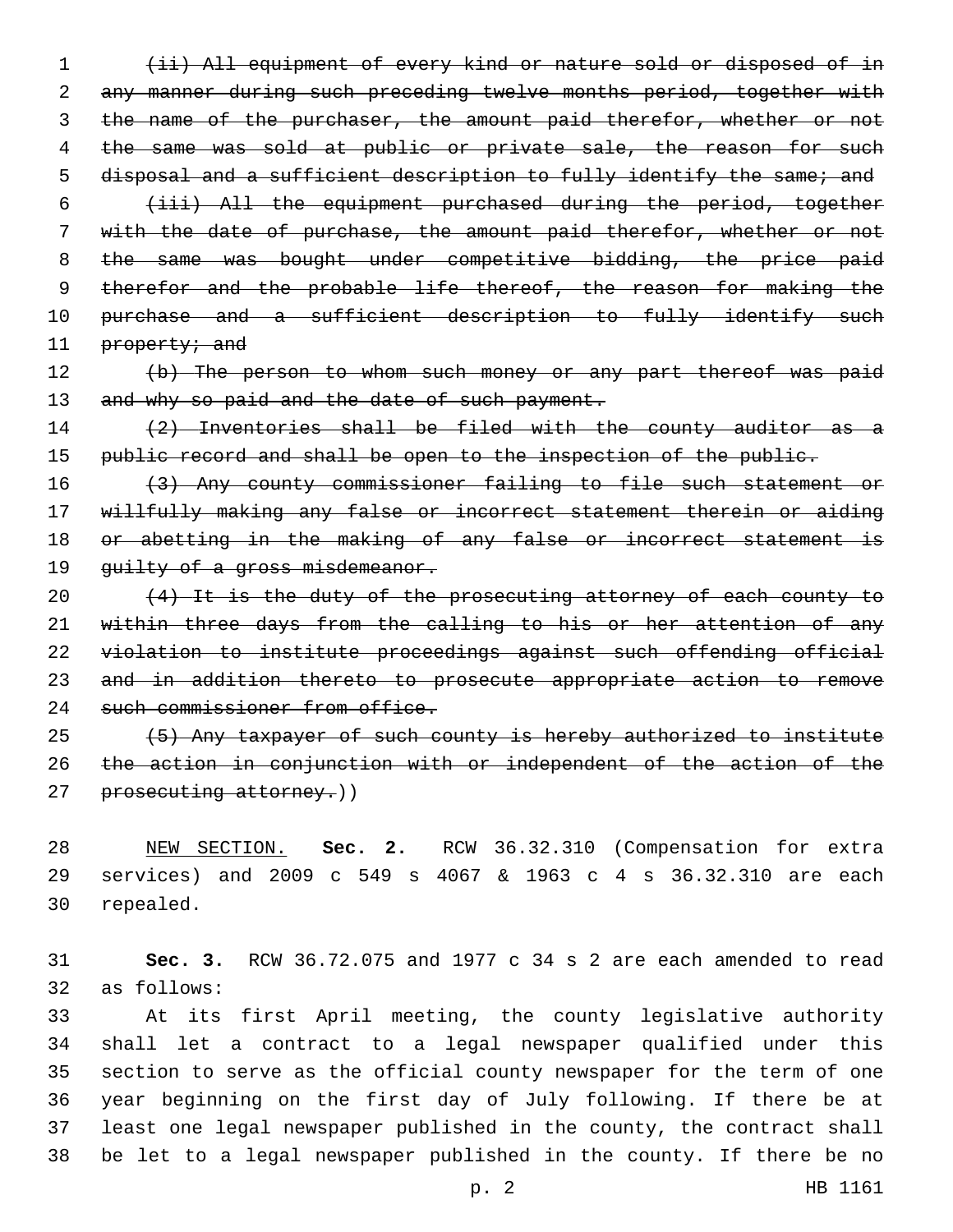legal newspaper published in the county, the county legislative authority shall let the contract to a legal newspaper published in an adjacent county and having general circulation in the county.

 When two or more legal newspapers are qualified under the provisions of this section to be the official county newspaper, the ((county auditor)) clerk of the county legislative authority shall advertise, at least five weeks before the meeting at which the county legislative authority shall let the contract for the official county newspaper, for bid proposals to be submitted by interested qualified legal newspapers. Advertisement of the opportunity to bid shall be mailed to all qualified legal newspapers and shall be published once in the official county newspaper. The advertisement may designate the form which notices shall take, and may require that the successful bidder provide a bond for the correct and faithful performance of the 15 contract.

 The county legislative authority shall let the contract to the best and lowest responsible bidder, giving consideration to the question of circulation in awarding the contract, with a view to giving publication of notices the widest publicity.

 **Sec. 4.** RCW 52.26.070 and 2006 c 200 s 5 are each amended to 21 read as follows:

 If the voters approve the plan, including creation of a regional fire protection service authority and imposition of taxes and benefit 24 charges, if any, and the election results are certified, the authority is formed on the next January 1st or July 1st, whichever 26 occurs first. ((The appropriate county election officials shall, within fifteen days of the final certification of the election results, publish a notice in a newspaper or newspapers of general 29 eirculation in the authority declaring the authority formed.)) A party challenging the procedure or the formation of a voter-approved authority must file the challenge in writing by serving the prosecuting attorney of each county within, or partially within, the regional fire protection service authority and the attorney general within thirty days after the final certification of the election. Failure to challenge within that time forever bars further challenge 36 of the authority's valid formation.

 **Sec. 5.** RCW 68.50.040 and 2012 c 117 s 314 are each amended to read as follows:38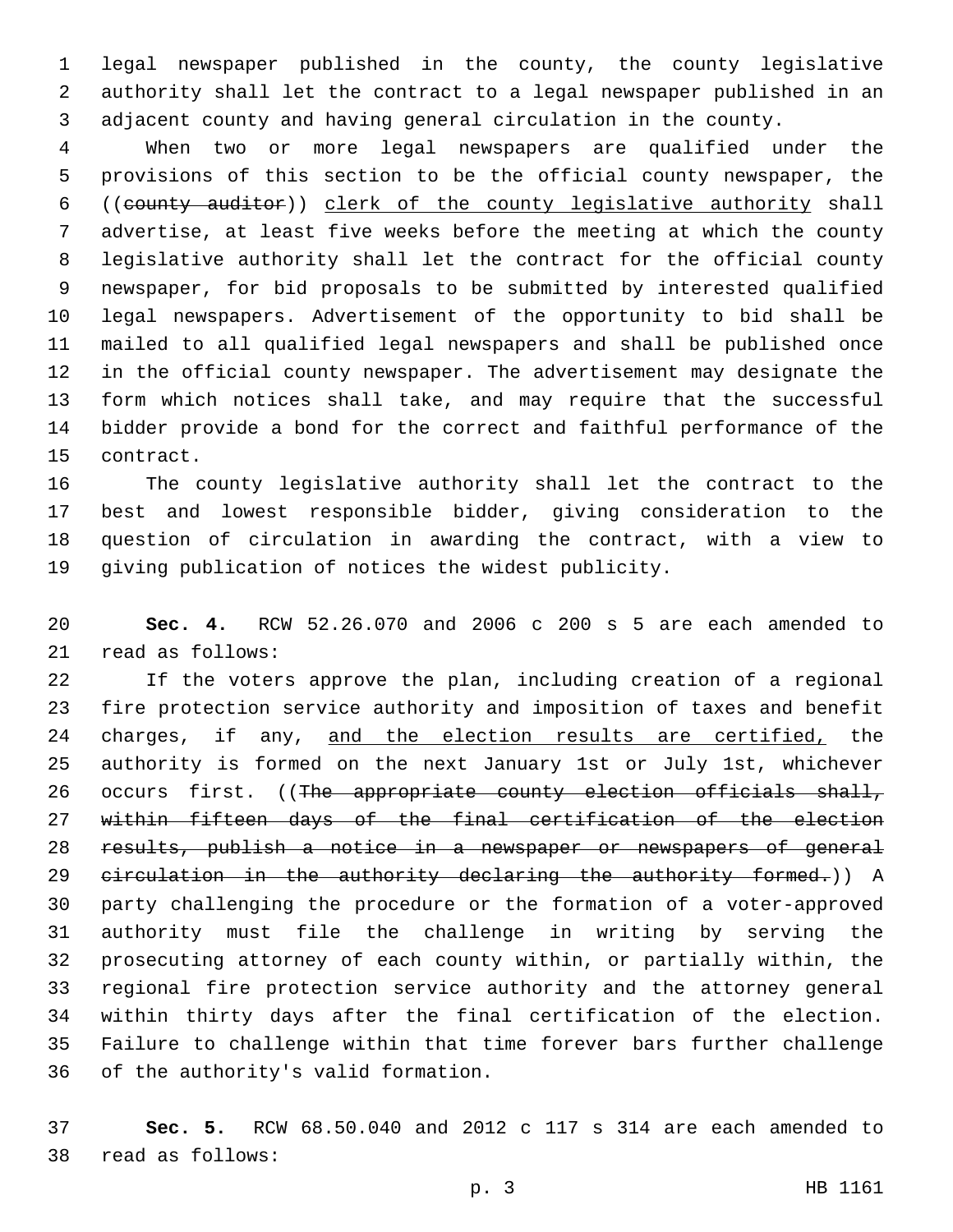((Duplicate lists of)) All jewelry, moneys, papers, and other 2 personal property of the deceased shall be ((made)) inventoried immediately upon ((finding the same)) being taken into custody by the 4 coroner or his or her ((assistants)) appointees. The original of such lists shall be certified to by the coroner and kept as a public record at the county morgue ((and the duplicate thereof shall be forthwith duly certified to by the coroner and filed with the county auditor)).

 **Sec. 6.** RCW 70.94.120 and 2012 c 117 s 406 are each amended to 10 read as follows:

 (1) The city selection committee of each county which is included within an authority shall meet within one month after the activation of such authority for the purpose of making its initial appointments to the board of such authority and thereafter whenever necessary for the purpose of making succeeding appointments. All meetings shall be 16 held upon at least two weeks written notice ((given by the county 17 auditor)) to each member of the city selection committee of each county and he or she shall give such notice upon request of any member of such committee. A similar notice shall be given to the general public by a publication of such notice in a newspaper of 21 general circulation in such authority. The ((county auditor)) 22 authority shall act as recording officer, maintain its records, and give appropriate notice of its proceedings and actions.

 (2) As an alternative to meeting in accordance with subsection 25 (1) of this section, the ((county auditor)) authority may administer 26 the appointment process through the mail.

 (a) At least four months prior to the expiration of the term of 28 office, the ((county auditor)) authority must mail a request to each 29 of the members of the city selection committee seeking nominations to 30 the office. The members of the selection committee ((have until the last day of the fourth month to return the nomination to the auditor or the auditor's designee)) shall return the nomination to the authority at its official address within fourteen days.

 (b) If an unexpected vacancy occurs, the authority must, within thirty days after becoming aware of the vacancy, mail a request to each of the members of the city selection committee seeking nominations to the office. The members of the city selection committee shall return the nomination to the authority at its official address within fourteen days after the request was made.